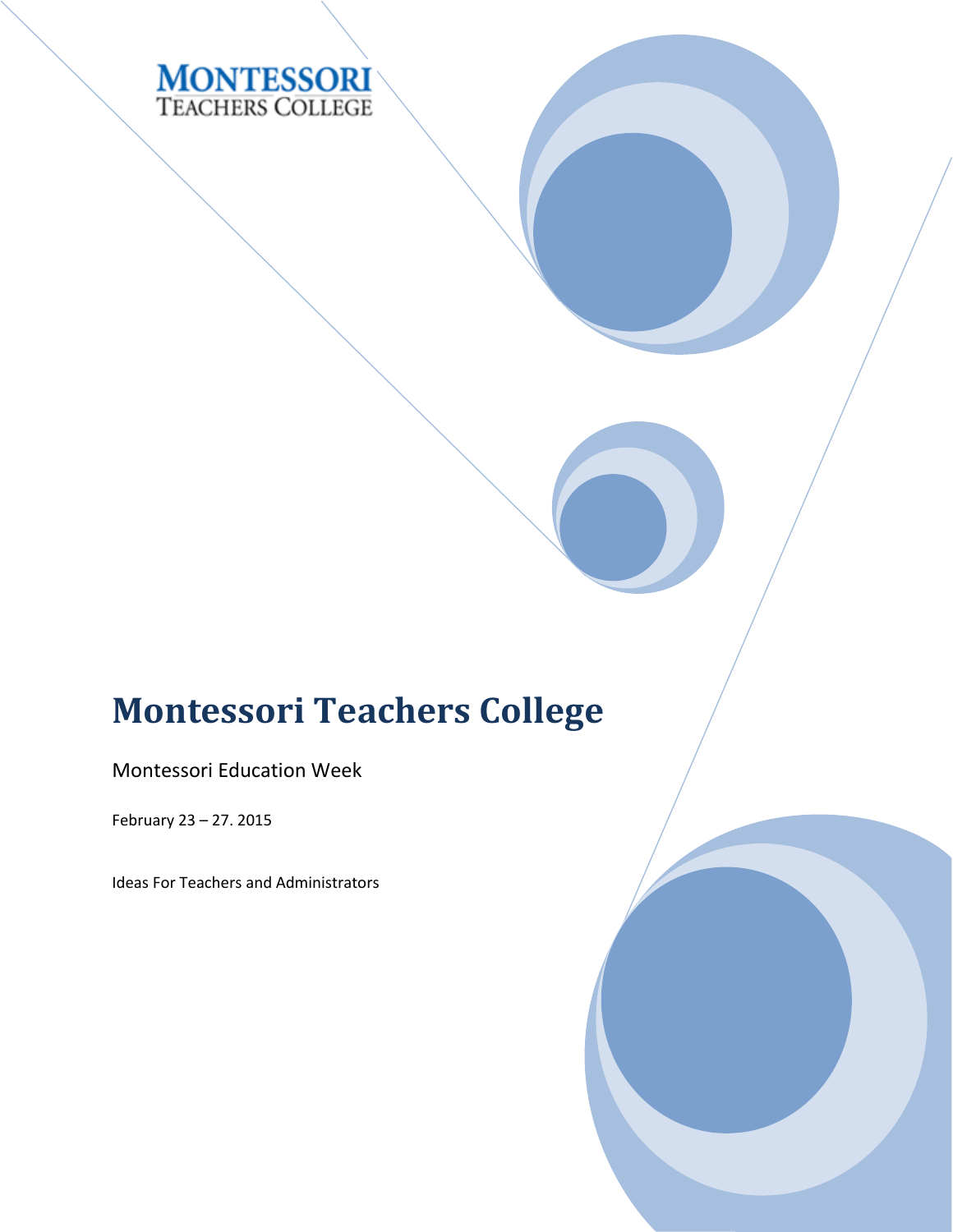### **Table of Contents**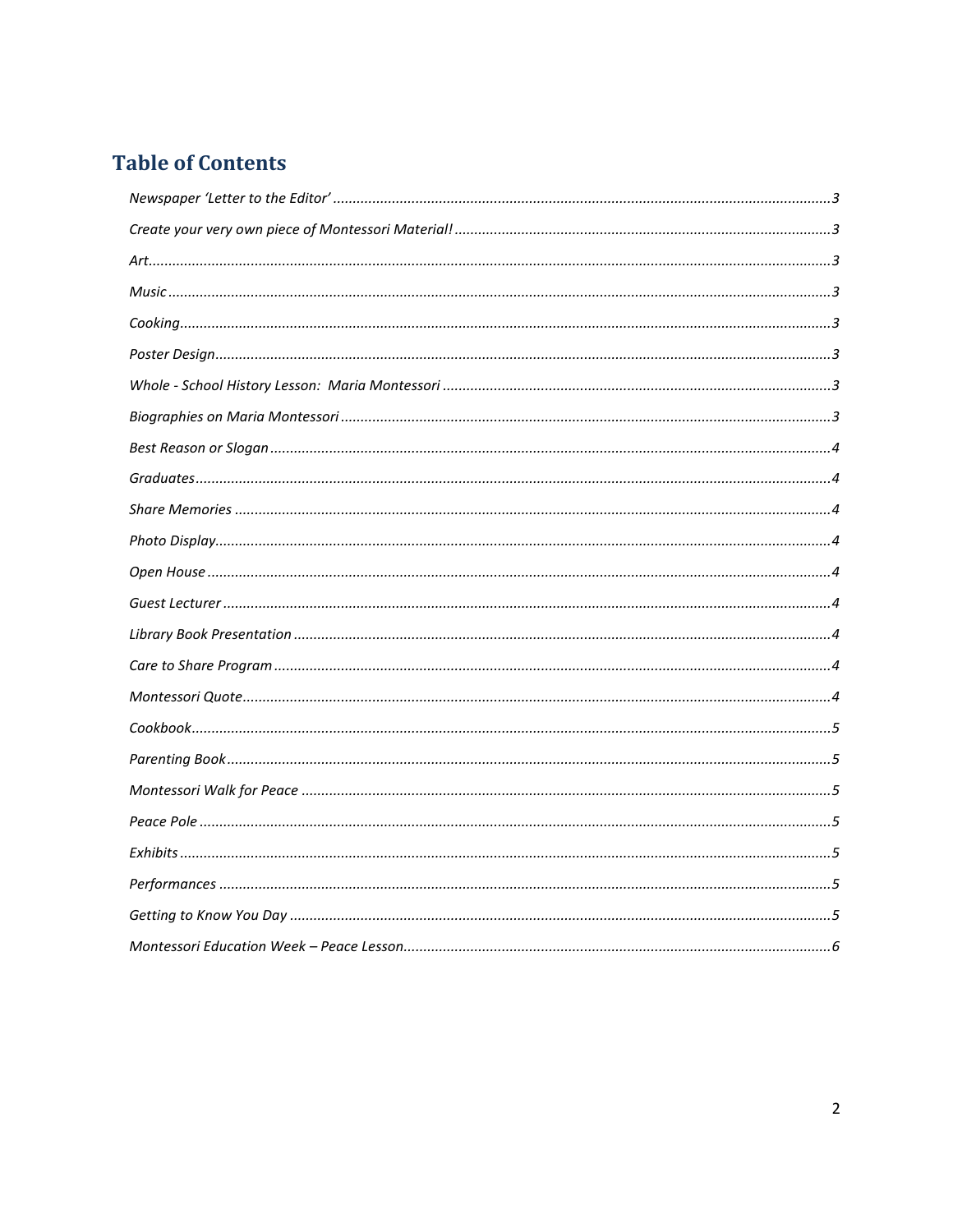#### <span id="page-2-0"></span>**Newspaper 'Letter to the Editor'**

Send children's letters on what they like about their Montessori experience to the local newspapers.

#### <span id="page-2-1"></span>**Create your very own piece of Montessori Material!**

- Cut out sandpaper letters and let the children mount them on heavy cardboard, just as Montessori did.
- Cut a moveable alphabet out of construction paper.
- Prepare a paper stamp game set.

#### <span id="page-2-2"></span>**Art**

- 1. Prepare special bound booklets of your very best metal inset work to mail to a corresponding Montessori school in another country.
- 2. Prepare large puzzle map tracings, metal inset drawings, stories, and paintings to be mounted beautifully on matting board for formal display in the school.

#### <span id="page-2-3"></span>**Music**

Sing about friendship, kindness, and good work. Make up a song or poem about Montessori with the children.

#### <span id="page-2-4"></span>**Cooking**

Prepare the kind of meals that Dr. Montessori loved to make for all her friends: pasta, fresh greens, and warm loaves of Italian bread. For dessert, serve a mild Italian cheese and sliced fresh fruits like grapes, apples, oranges, and pears. Invite your classroom parents/grandparents to join the class for lunch. Talk very briefly, before the food is served, about Maria Montessori, retelling in simple terms the story of her life and the beginning of the Children's House. Ask the children to tell why they love going to a Montessori school and show their favourite piece of work.

#### <span id="page-2-5"></span>**Poster Design**

Invite the children to create 8.5" X 14" posters that express what they like about their Montessori experience, school, or their Montessori teachers. These can be done during Montessori Education Week or beforehand, so they can be displayed in your front foyer. If possible, contact a mall, library, or other community space and ask if you can display the poster at their location.

#### <span id="page-2-6"></span>**Whole - School History Lesson: Maria Montessori**

Have your Casa/Lower Elementary class do some research on the life of Maria Montessori. Each class can create a portion of a timeline using mural paper. Upper Elementary students can create a skit illustrating pivotal experiences in her life. Host an assembly to share their activities with your whole school!

#### <span id="page-2-7"></span>**Biographies on Maria Montessori**

Read a short biography to your Casa students and have them draw pictures about Maria Montessori and their favourite Montessori material. Older students can research Maria Montessori and create their own biography to read to younger students.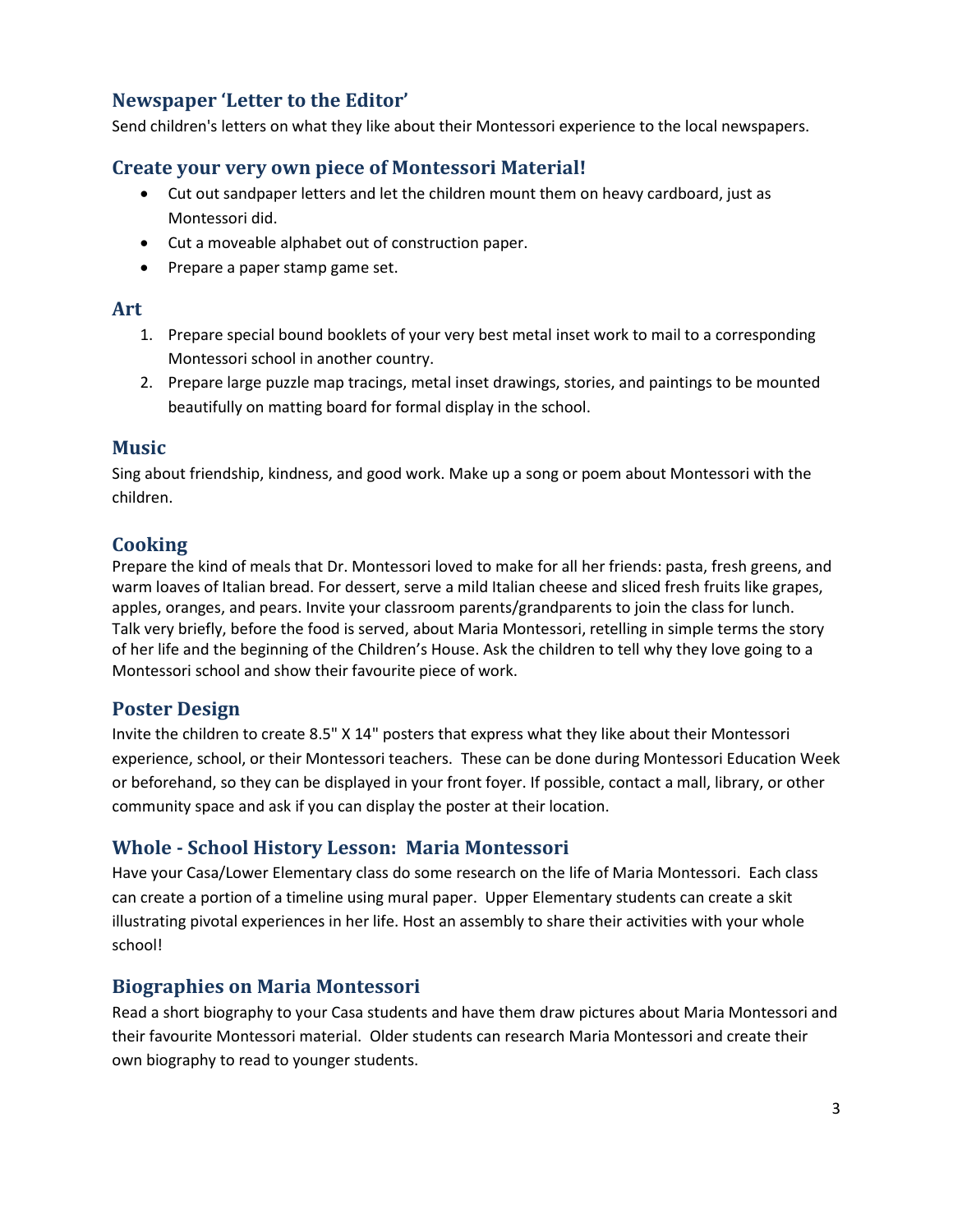#### <span id="page-3-0"></span>**Best Reason or Slogan**

Have the students write in 25 words or less what they like best about Montessori Education or create a slogan to promote the school.

#### <span id="page-3-1"></span>**Graduates**

Send letters to the alumni of your school. Invite them to write about how their Montessori experiences have benefited them in their post-Montessori lives. Invite them back for a reunion celebration during Montessori Education Week to share these experiences with present students, parents, and the community. Create a special book where their writings and pictures will be kept and displayed.

#### <span id="page-3-2"></span>**Share Memories**

Have older student or graduates share memories of growing up in a Montessori environment with younger children.

#### <span id="page-3-3"></span>**Photo Display**

Have a parent or students photograph students at work in their Montessori Environment and display these photos with Montessori quotes or captions in your halls. Or have the students draw a piece of Montessori material in use (like all those sketches in your Montessori albums!) and tell what they are learning. Display this art work!

#### <span id="page-3-4"></span>**Open House**

Schedule a Thursday evening or Saturday afternoon as an "Open House" for your local community. Distribute flyers in your neighbourhood; advertise in the local community paper or advertisement supplement. Serve refreshments, display children's work, invite a child or two in each room to participate by demonstrating the use of materials with a teacher nearby and available for questions.

#### <span id="page-3-5"></span>**Guest Lecturer**

Invite a guest lecturer to discuss issues related to Montessori. Provide refreshments and childcare. Advertise this lecture in your flyers on Montessori Education Week. Piggyback this speaking engagement with your open house.

#### <span id="page-3-6"></span>**Library Book Presentation**

Present a Montessori book or two to a local library. Notify the local newspaper and include this event in the press release promoting Montessori Education Week. Be sure to have someone available to take pictures.

#### <span id="page-3-7"></span>**Care to Share Program**

Have parents or former parents, students or former students give testimonials about their Montessori school experience and publish this along with the picture of the person in your school newsletter or local newspaper. You can also post these testimonials on your website in a PowerPoint presentation.

#### <span id="page-3-8"></span>**Montessori Quote**

Send home a different Montessori quote every day of Montessori Education Week.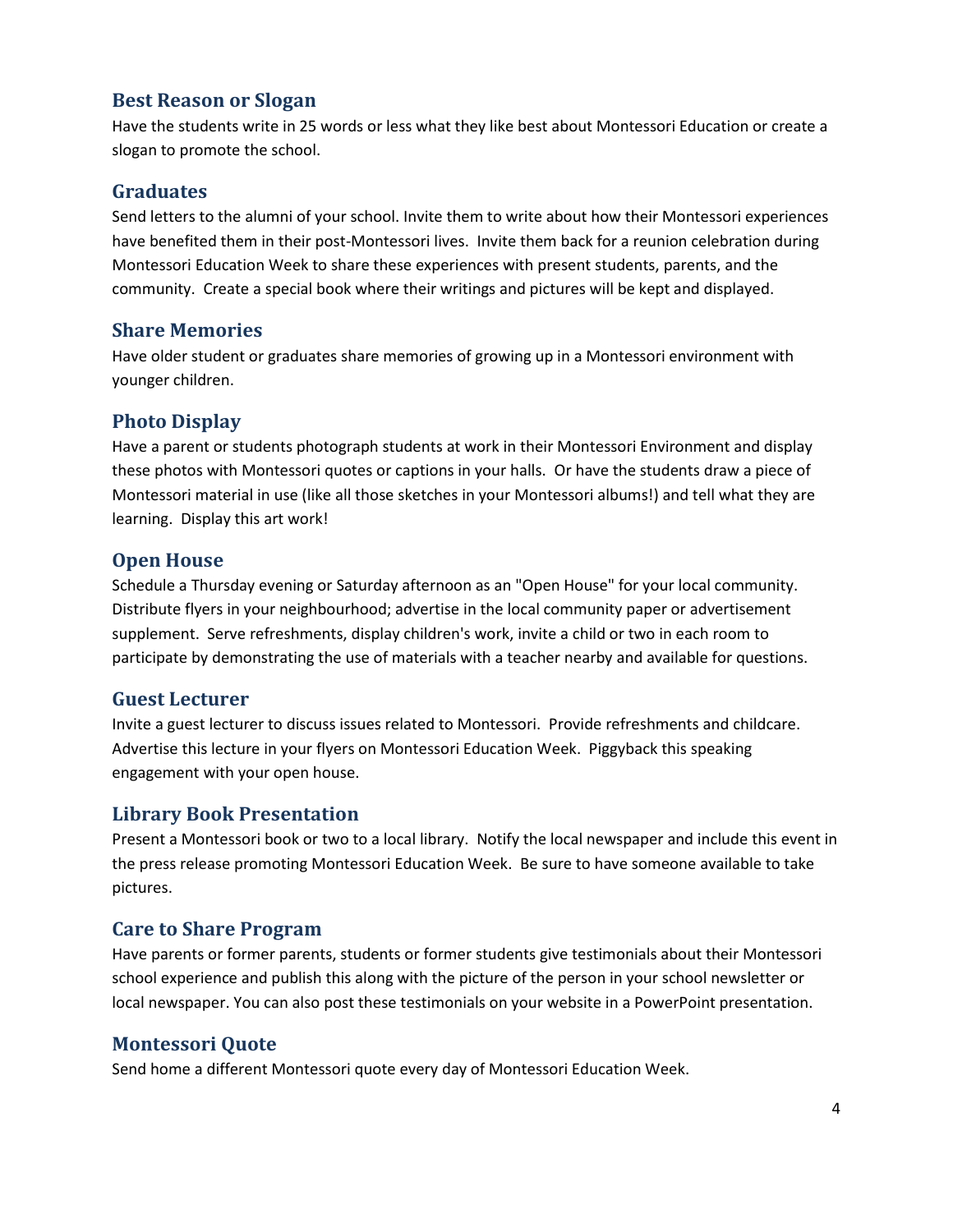#### <span id="page-4-0"></span>**Cookbook**

Have parents assist students in creating a student or parent/student cookbook for the school that could be sold or given to present parents and newly enrolled families.

#### <span id="page-4-1"></span>**Parenting Book**

Have parents, staff members, and students work together to create a "Parent's Idea" book listing parenting books and videos, recipes for play dough, children's favourite books, library story time and other community children's programs - all sorts of parenting tips and information. These can be made available to current and prospective families.

#### <span id="page-4-2"></span>**Montessori Walk for Peace**

Organise a "Montessori Walk for Peace" with other schools in your area. Invite parents, friends and students to meet at a convenient location for the walk.

#### <span id="page-4-3"></span>**Peace Pole**

Create a peace pole inscribed with children's messages for world peace with the hope that all who view it will be inspired to work towards a peaceful world.

#### <span id="page-4-4"></span>**Exhibits**

Contact a nearby mall and make arrangements to man a table during Montessori Education Week. Montessori materials, pictures of children working and children's work can be displayed. A Montessori video can also be shown. Libraries and community centres may have display areas where pictures, material and work can be displayed.

#### <span id="page-4-5"></span>**Performances**

Make arrangements to visit a long term care facility in your area. Older adults enjoy seeing and interacting with children. A short sing song or play can be presented. Older children can read with the residents.

#### <span id="page-4-6"></span>**Getting to Know You Day**

Invite nearby neighbours, residential and commercial, to stop in for refreshments and a tour. Distribute child made invitations.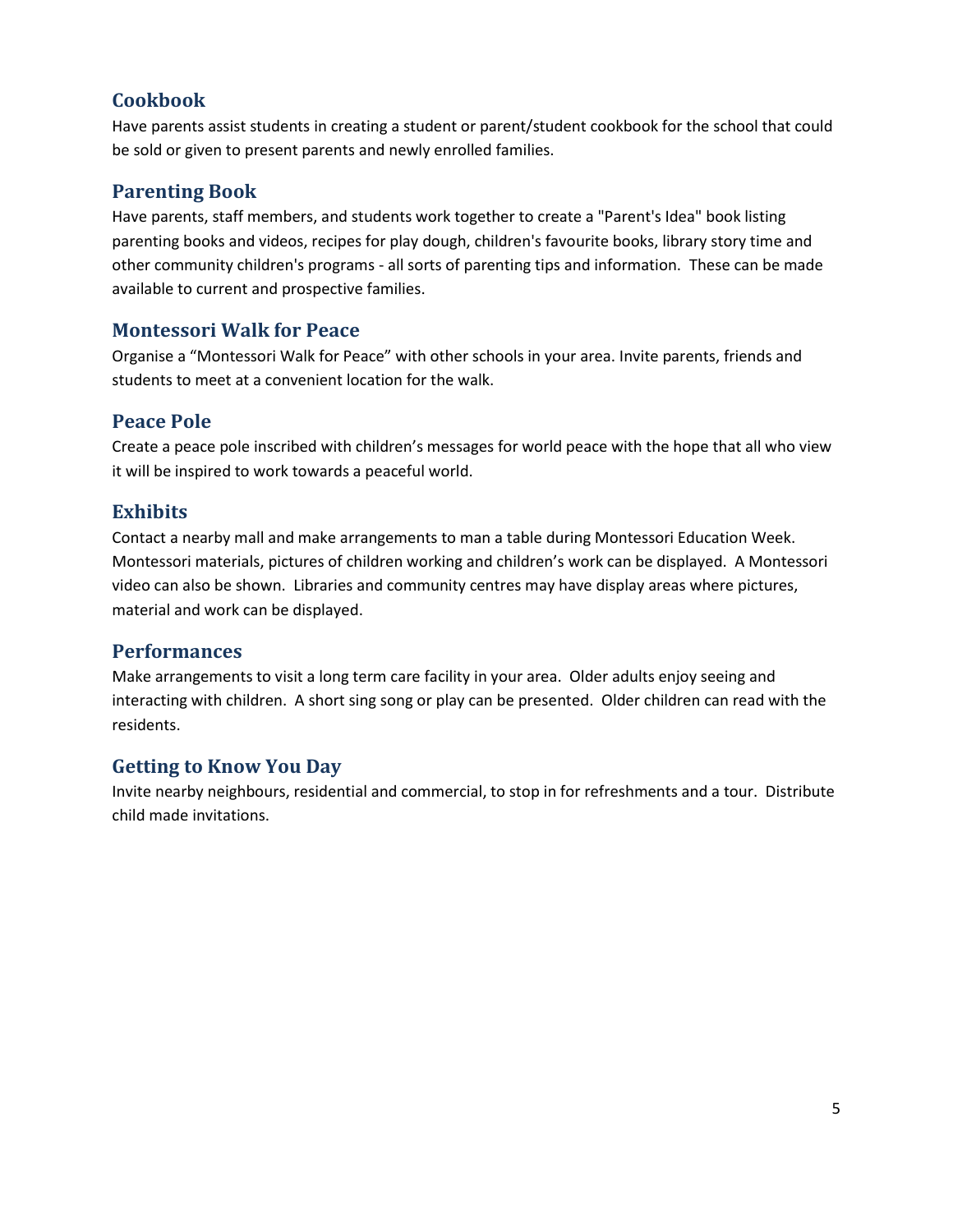#### <span id="page-5-0"></span>**Montessori Education Week – Peace Lesson**

Title: Characteristics of a Peaceful Person Age: Early Childhood to adult Aims:

- **T** To identify characteristics of a peaceful person
- To introduce new vocabulary
- **To discover ways to be a peaceful person**
- To introduce acrostic poetry
- **To introduce synonyms**

Preparation: Provide peaceful, relaxing music

Presentation:

Gather a group of children.

Pause to listen to the peaceful music.

Show the children the word "Peaceful".

Ask the children what makes a peaceful person.

Acknowledge their contributions.

Show the children the letter "p" and ask the children for words that begin with "p" that describe a peaceful person.

Record the words and place them beside the "p".

Continue – show the next letter, the "e".

Again ask for words that begin with "e" that make a peaceful person.

Continue with each letter until you have spelled PEACEFUL.

Letters and words created can be placed on the shelf in a basket for children to take out and match again by themselves.

Children can copy the letters and the words on paper or in their language book.

Children can create their own word PEACEFUL and list words that begin with each letter and record.

Points of Interest

- $\blacksquare$  the music
- the words next to the correct letter
- **describing peaceful people or things**

Control of Error: Large letters PEACEFUL and words matching to them begin with the same letter. Language: Any words that the children or you share.

\*See next page for example.\*

Source of lesson: D. Wilder, Montessori Intern with Cleveland Municipal School District, Cleveland, Ohio.